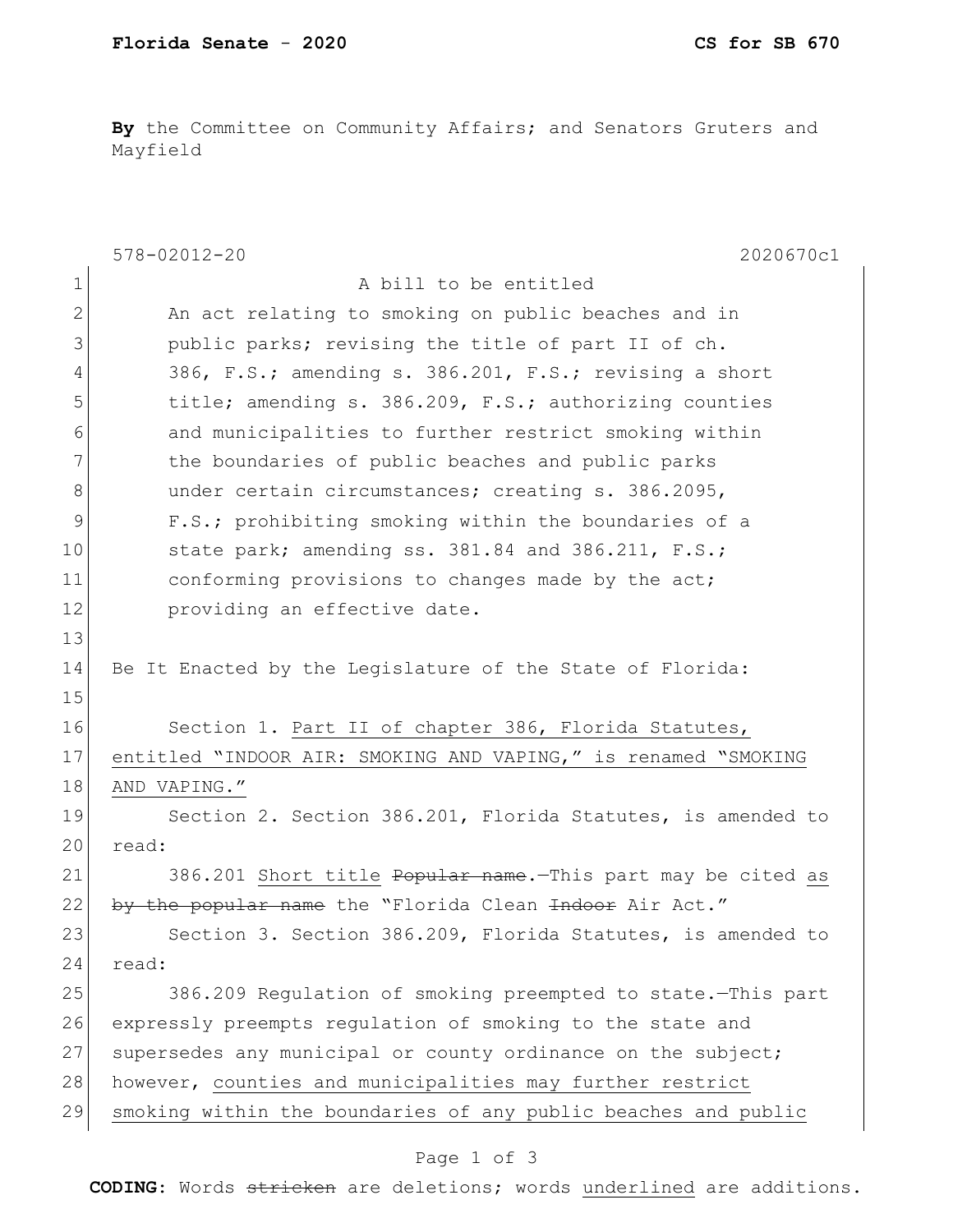|    | $578 - 02012 - 20$<br>2020670c1                                  |
|----|------------------------------------------------------------------|
| 30 | parks that they own. Municipalities may further restrict smoking |
| 31 | within the boundaries of public beaches and public parks that    |
| 32 | are within their jurisdiction but are owned by the county if     |
| 33 | doing so would not conflict with a county ordinance. School      |
| 34 | districts may further restrict smoking by persons on school      |
| 35 | district property. This section does not preclude the adoption   |
| 36 | of municipal or county ordinances that impose more restrictive   |
| 37 | regulation on the use of vapor-generating devices than is        |
| 38 | provided in this part.                                           |
| 39 | Section 4. Section 386.2095, Florida Statutes, is created        |
| 40 | to read:                                                         |
| 41 | 386.2095 Smoking prohibited in state parks. - A person may       |
| 42 | not smoke within the boundaries of a state park.                 |
| 43 | Section 5. Paragraph (h) of subsection (3) of section            |
| 44 | 381.84, Florida Statutes, is amended to read:                    |
| 45 | 381.84 Comprehensive Statewide Tobacco Education and Use         |
| 46 | Prevention Program.-                                             |
| 47 | (3) PROGRAM COMPONENTS AND REQUIREMENTS. - The department        |
| 48 | shall conduct a comprehensive, statewide tobacco education and   |
| 49 | use prevention program consistent with the recommendations for   |
| 50 | effective program components contained in the 1999 Best          |
| 51 | Practices for Comprehensive Tobacco Control Programs of the CDC, |
| 52 | as amended by the CDC. The program shall include the following   |
| 53 | components, each of which shall focus on educating people,       |
| 54 | particularly youth and their parents, about the health hazards   |
| 55 | of tobacco and discouraging the use of tobacco:                  |
| 56 | (h) Enforcement and awareness of related laws.-In                |
| 57 | coordination with the Department of Business and Professional    |
| 58 | Regulation, the program shall monitor the enforcement of laws,   |

## Page 2 of 3

**CODING**: Words stricken are deletions; words underlined are additions.